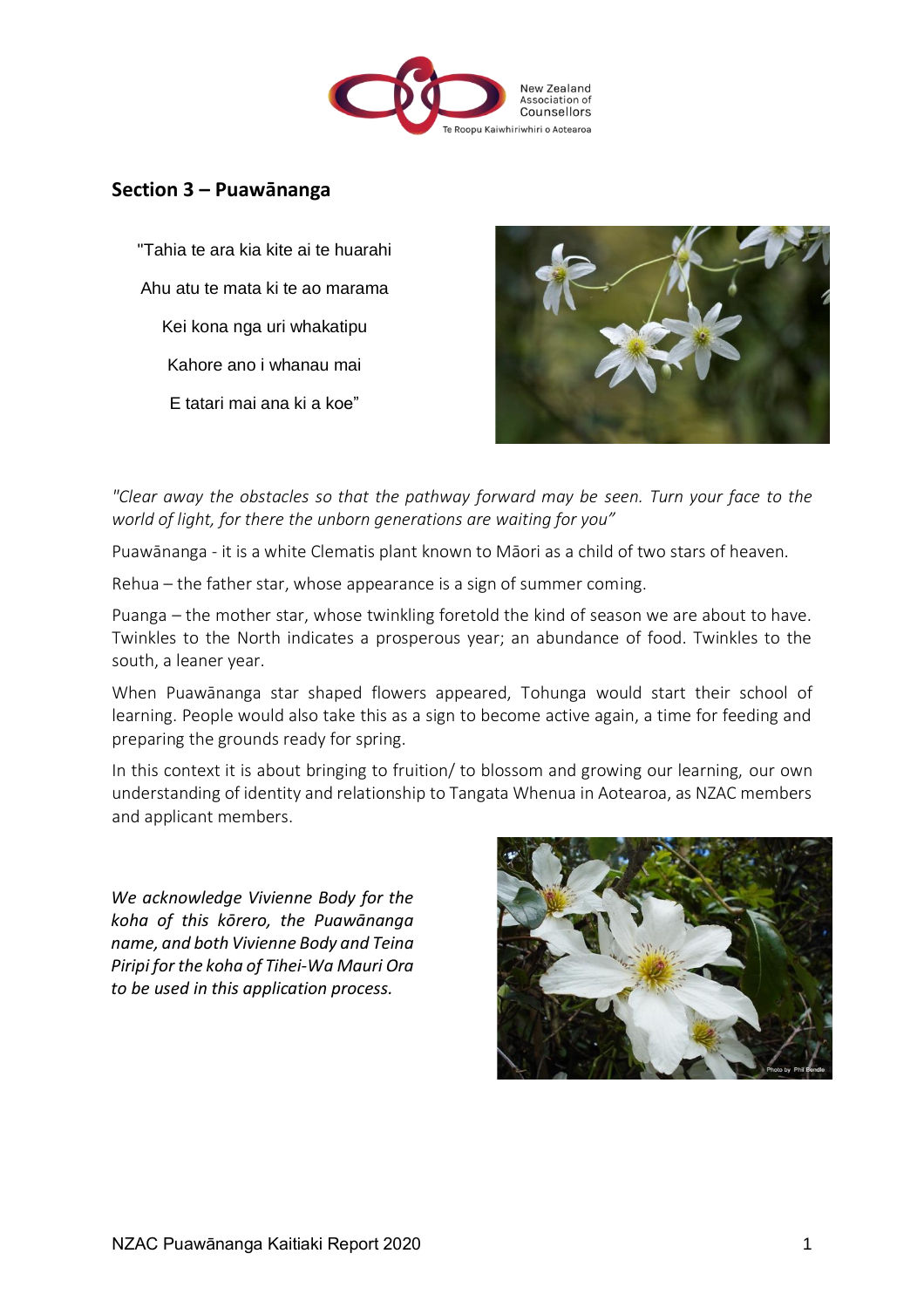## The Puawānanga Process

Puawānanga is a process, based on a relationship with your Puawānanga Kaitiaki which supports the first object of the NZAC Constitution, Te Tiriti o Waitangi, and achievement towards cultural understanding and competence.

To complete this section of the application process, you are required to engage with a Puawānanga Kaitiaki for a minimum of three sessions. The Puawānanga Kaitiaki is expected to be someone of Māori descent (Iwi to be identified in Puawananga Kaitiaki Report), comfortable with Te Ao Māori, and can therefore assist the applicant in the reflection process, and to be able to highlight potential issues and learnings needed.

The korero with the Puawananga Kaitiaki should include:

- Use of the "Tihei-Wa Mauri Ora Indigenous Resource" and personal experience of it.
- Engagement with the "Let's Get Real Working with Māori" modules (PDFs on the NZAC website) and any issues that arise from that. Use the learning module, which is most appropriate for you: Essential, Practitioner or Leader. <https://www.nzac.org.nz/membership/information-and-guidelines/>
- Discussion around the applicants reflections, including any challenges and/or concerns.

#### Following are the written tasks the applicant needs to submit online:

1. First Written Reflection:

Provide responses for the following three domains utilising the "Tihei-Wa Mauri Ora: Indigenous Resource".

- What do you know and understand of your own cultural identity? How has that informed your values and principles? How is that reflected in your counselling practice?
- What is your understanding of colonisation in Aotearoa? What has been the impact on tangata whenua? What is your understanding of privilege within the context of Aotearoa? How might these things be considered when working with Māori clients?
- How do you actively engage with Māori clients and their whanau? What specific practices achieve positive engagement with Māori? Provide examples in your own practice.
- Create one goal for each of the above three domains that would assist your progression towards cultural competence.
- 2. Second Written Reflection:

Reflect on your experience of engaging in the Puawānanga process. Include reflections/comments on utilising the Tihei-Wa Mauri Ora Indigenous Resource, Let's Get Real – Working with Maori Module and engagement with your Puawānanga Kaitiaki.

These written reflections need to be sighted and signed by the Puawānanga Kaitiaki and submitted with your application.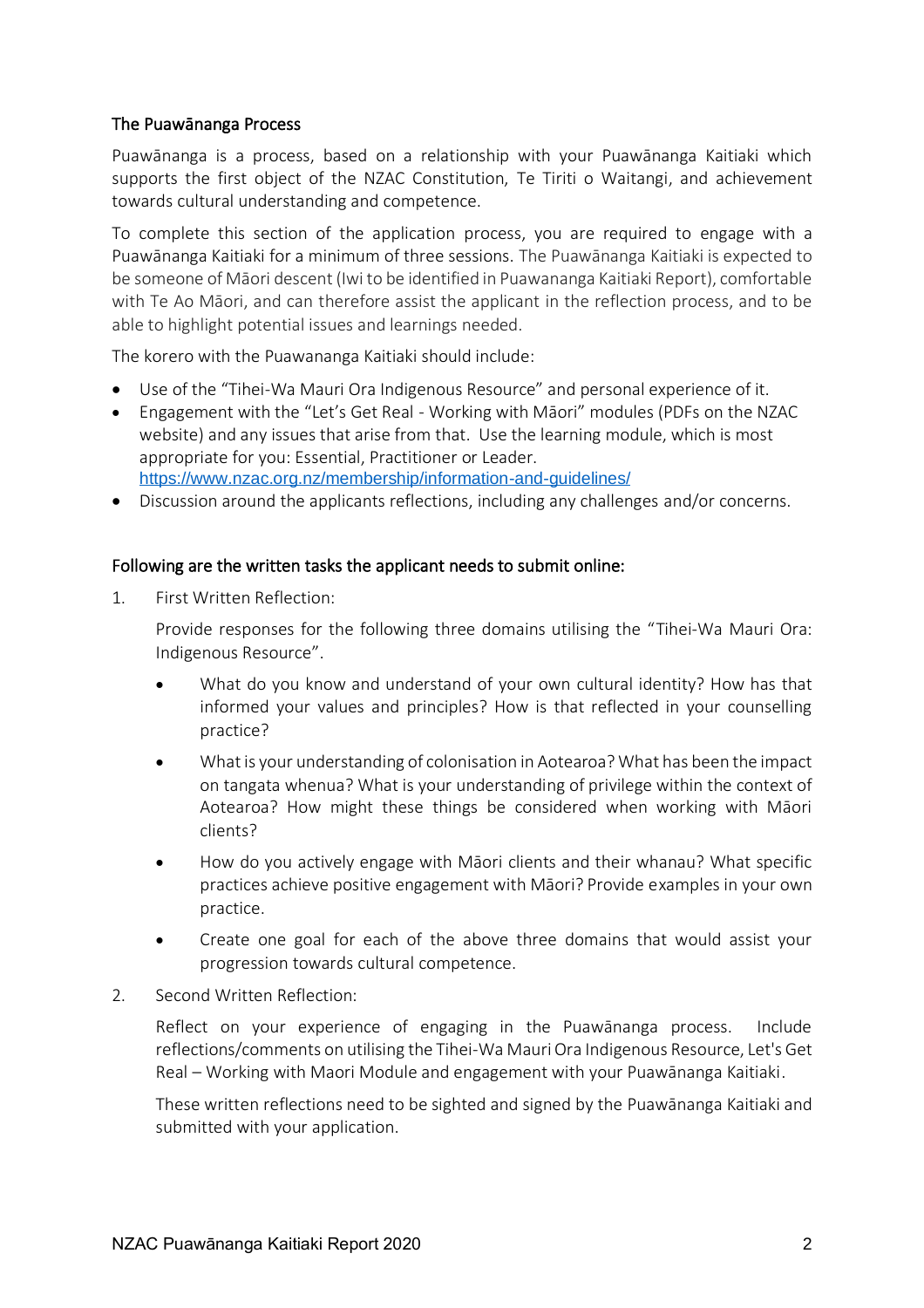## Applicant Checklist

Ensure the Puawānanga Kaitiaki Report is completed by the Puawānanga Kaitiaki (who must be of Māori descent), and confirms:

- A minimum of three Puawānanga Kaitiakitanga sessions were held.
- Engagement with the "Tihei-Wa Mauri Ora Indigenous Resource" (Piripi & Body 2010, 2013) to enhance their experience of Te Ao Māori, and to demonstrate their bi- cultural counselling practice [https://www.nzac.org.nz/assets/Uploads/Journals/Vol-30-No.-1-](https://www.nzac.org.nz/assets/Uploads/Journals/Vol-30-No.-1-Piripi-Body.pdf) [Piripi-Body.pdf](https://www.nzac.org.nz/assets/Uploads/Journals/Vol-30-No.-1-Piripi-Body.pdf)
- The 'Let's Get Real Working with Māori' module was part of the korero.
- The Puawānanga Kaitiaki sighted and signed your reflections.



### Tihei-Wa Mauri Ora Background

Tihei-Wa Mauri Ora was developed by Teina Piripi & Vivienne Body. It's an indigenous resource, and a self-assessment through a Maori lens, to gain further understanding of where you are right now with your understanding of your own cultural identity (no right or wrong). This is traditional Māori knowledge, he taonga tuku iho.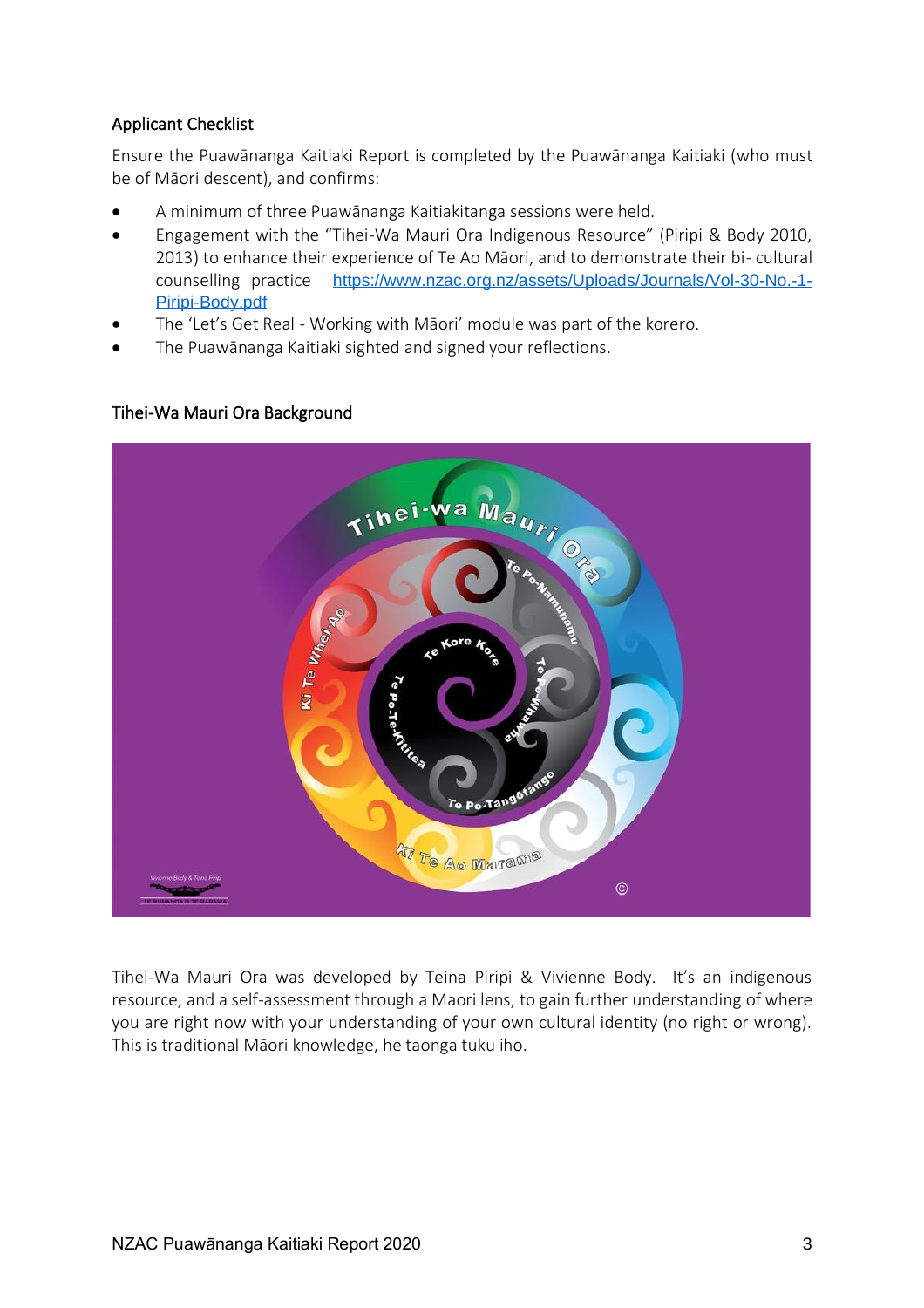#### Helpful Questions in utilising Tihei-Wa Mauri Ora

- Discuss your understanding of what that place is for you? How have you come to this understanding? How have you arrived in this place? What got you to here?
- How is it for you to have come to this understanding? Be here? Is it okay/ not okay are you comfortable?
- Where does that take you to after making these discoveries? How have you been moved?
- What might help you progress in your development towards the next step on Tihei-Wa Mauri Ora?



# **TIHEI-WA MAURI ORA**

#### References:

Te Pou O Te Whakaaro Nui (2009). Let's Get Real – Working with Maori, Learning module.

Nga Pukenga Ahurea: Takarangi Competency Framework.

Marsden, M. (2003). God, Man and Universe: A Maori View. In The Woven Universe: Selected Writings of Rev. Maori Marsden. (ED). Te Ahukaramū Charles Royal

Piripi, T. & Body, V. (2010). Tihei-wa Mauri Ora! The New Zealand Journal of Counselling. Vol 30, (1) <https://www.nzac.org.nz/assets/Uploads/Journals/Vol-30-No.-1-Piripi-Body.pdf>

Piripi, T. & Body, V. (2013). Tihei-wa Mauri Ora: Te Tipuranga. In Pacific Identities and Wellbeing: Cross-Cultural Perspectives. (ED). Agee, M. McIntosh, T. Culbertson, P. 'Ofa Makasiale, C. Otago University Press.